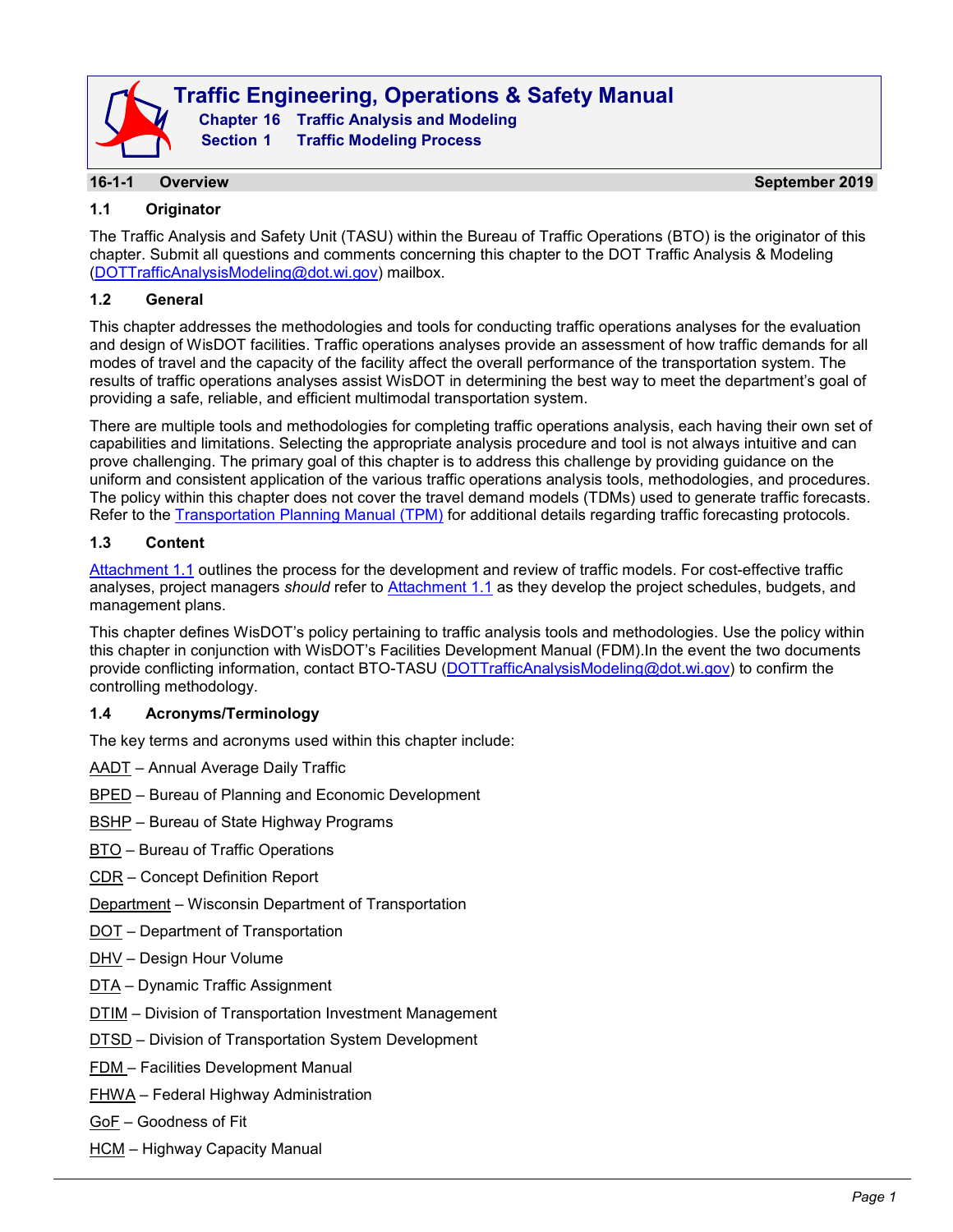$HCM6 - Highway Capacity Manual, 6<sup>th</sup> Edition: A Guide for Multimodal Mobility Analysis$ 

LOS – Level of Service

Macroscopic simulation – Macroscopic traffic simulation models (a.k.a. travel demand models)

Mesoscopic simulation – Mesoscopic traffic simulation models (a.k.a. DTA)

Microsimulation – Microscopic traffic simulation models

MOEs – Measures of Effectiveness

O-D Matrix – Origin-Destination Matrix

PDAS – Program Development and Analysis Section (part of BSHP)

PMP – Project Management Plan

RFP – Request for Proposal

RTOR – Right-Turn on Red

TASU – Traffic Analysis and Safety Unit (part of BTO)

TAT III –Traffic Analysis Tool Box Volume III, published by FHWA

TAT IV - Traffic Analysis Tool Box Volume IV, published by FHWA

TDM – Travel demand models used to generate traffic forecasts

TEOpS – Traffic Engineering, Operations and Safety Manual

TFS – Traffic Forecasting Section (part of BPED)

TOPS Lab – University of Wisconsin, Madison Traffic Operations and Safety Laboratory

TSDM – Traffic Signal Design Manual

V-SPOC – WisTransPortal Volume, Speed, and Occupancy Application Suite

WisDOT – Wisconsin Department of Transportation

#### **1.5 Terminology**

The key terms used within this chapter include:

DTA – Dynamic Traffic Assignment. DTA is a modeling approach that captures the relationship between dynamic route choice behaviors (path and start time) and transportation network characteristics (travel speeds, signal timings, level of congestion, etc.) It is possible to incorporate DTA into any level of simulation models (macroscopic, mesoscopic, microscopic); however, the most common application of DTA is for mesoscopic simulation models. Therefore; this policy assumes all DTA models are mesoscopic models.

Macroscopic simulation – Tools using this methodology assess the operation/capacity of a facility or network utilizing the deterministic relationships of the flow, speed, and density of the traffic stream. The simulation analyzes the movement of vehicles on a section-by-section basis. Travel demand models (TDMs) are an example of a macroscopic model. This policy does not cover the use of macroscopic simulation models.

Mesoscopic simulation – Tools using this methodology analyze the movement of individual vehicles or vehicle cells as they travel through a simulated network using predefined capacity and speed-density relationships. Mesoscopic models incorporate a level of network and operational detail comparable to microsimulation models with the route choice flexibility of macroscopic simulation models (TDMs). Most mesoscopic simulation models incorporate DTA, thus, this policy utilizes the term DTA model throughout to represent mesoscopic simulation models.

Microsimulation – Microscopic traffic simulation. Tools using this methodology analyze the movement of individual vehicles as they travel through a simulated network. As the simulation progresses, it updates factors such as the vehicle's position and its need to increase/decrease speed or change lanes several times a second.

Traffic Models – the computer models used to carry out traffic operations analysis. These include both the HCMbased traffic analyses and microsimulation analyses. This does not include TDMs.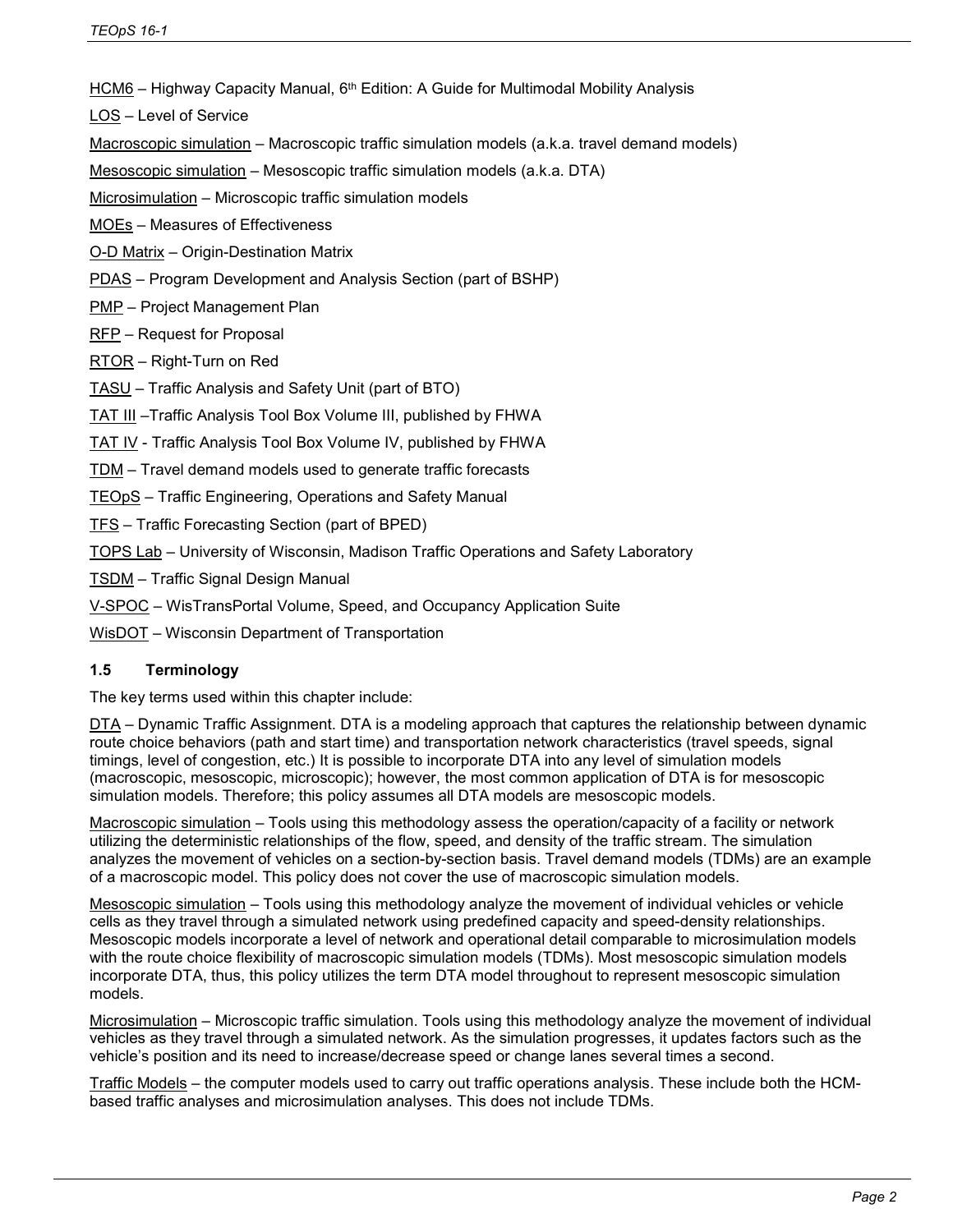# **LIST OF ATTACHMENTS**

# [Attachment 1.1](http://wisconsindot.gov/dtsdManuals/traffic-ops/manuals-and-standards/teops/16-01att1.1.pdf) Traffic Model Development & Review Process

#### **16-1-2 Basic Principles September 2019**

## **2.1 Establish Project Purpose, Needs, and Goals**

The traffic analysis requirements for a project are highly dependent on the project goals. If the project goal is to provide a preliminary or planning level assessment of the traffic operations, then a higher-level analysis may suffice. If the goal of the project is to define project-specific design requirements, then a detailed analysis is often necessary.

Every project is unique, with its own set of assumptions and applicable methodologies. A clear understanding of the purpose, needs, and goals of the project is critical in determining the necessary level of traffic analysis. When developing the project schedule and budget, consider the traffic analysis and modeling needs, including the associated peer review requirements. Ideally, the traffic analysis and modeling needs *should* dictate the schedule as opposed to having the project schedule dictate the level of traffic analysis. This ensures the appropriate level of traffic analysis is conducted at the most appropriate stage of the project life cycle, reducing the need for any rework. Defining the project schedule without consideration of the traffic analysis needs may compromise the integrity of the traffic models, which in turn may affect the selection of the project alternative.

# **2.2 Defining the Traffic Analysis Scope/Level of Effort**

To provide clear guidance for the project and to ensure that the project goals and objectives are satisfied, the project team *should* address the following questions during the initial project kick-off meeting:

- What agencies/divisions/bureaus need to be involved in the project as it pertains to the traffic analysis (i.e., who are the intended stakeholders)? What will be their intended level of involvement (project resource, project review, traffic analysis, etc.)?
- In general, what is the purpose of the project, specifically as it pertains to the traffic analysis (i.e., what questions does the traffic analysis need to answer)?
- What type of process will the project address (planning, design, construction, etc.)?
- What type of study area will the project consider (corridor, intersection/interchange, highway segment, etc.)?
- What transportation components will the project address (travel modes, traffic control, facility type, etc.)?
- What types of outputs are important for the decision-making process? What are the intended deliverables? Is the purpose of the evaluation detailed technical assessment, visual animation, or both?
- What transportation alternatives does the project need to consider? What evaluation criteria will the project apply?
- Are there any known/key issues about the study area? If so, how will the project address them?
- What are the schedule and budget constraints (including agency review needs) associated with this effort?
- What is the critical path for the project? Does the traffic analysis fall within the critical path? When will changes in the project scope/purpose significantly affect the project schedule?

The facilitator of the kick-off meeting *should* use [DT2290](http://wisconsindot.gov/Documents/formdocs/dt2290.docx) to guide the discussion of the key aspects of the project, specifically as they pertain to the traffic analysis needs. Circulate the completed [DT2290](http://wisconsindot.gov/Documents/formdocs/dt2290.docx) form to the internal stakeholders immediately after the completion of the kick-off meeting and update the form as necessary as the project progresses. Although the [DT2290](http://wisconsindot.gov/Documents/formdocs/dt2290.docx) form *should* remain a fluid document, be cautious of unnecessary changes to the scope of the project or traffic model (i.e., watch out for scope creep).

#### **2.3 Identify Need for Consultant Team**

After defining the project goals, objectives, and traffic analysis needs, the internal WisDOT project team *should* coordinate closely with the regional traffic operations staff to assess whether the regional office has the knowledge, time, and resources available to conduct the anticipated level of traffic analysis required for the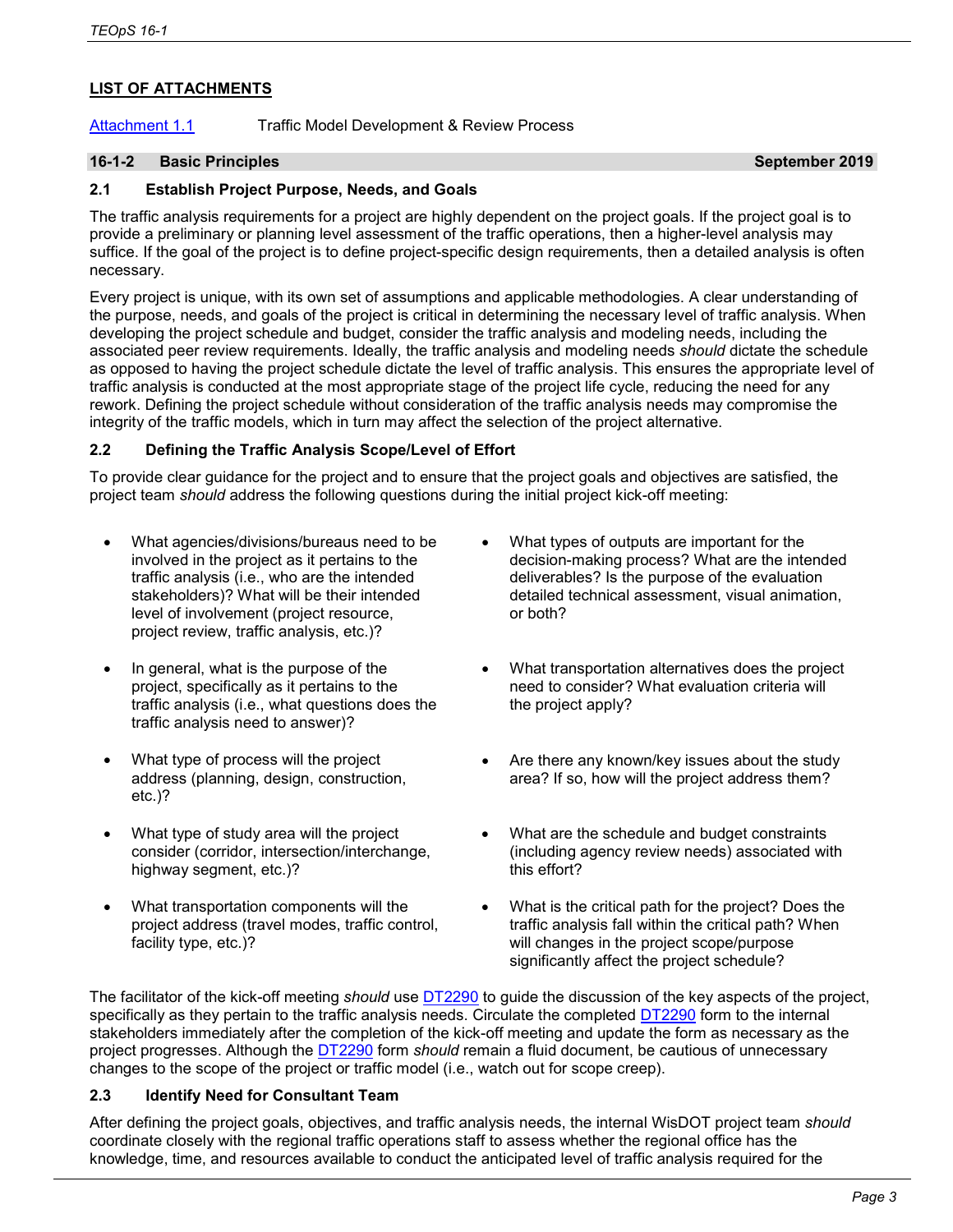project. Oftentimes, the regional traffic operations staff can perform the simpler traffic analyses (such as the deterministic-HCM analyses) in-house while the more complex and demanding traffic analyses (such as the microscopic traffic simulation analyses) typically require outsourcing the work to one or more consultant firms.

If in need of consultant services, the internal WisDOT project team *should* follow the process in [FDM 8-5](http://wisconsindot.gov/rdwy/fdm/fd-08-05.pdf) to select and procure the consultant team(s) to perform the necessary traffic analyses for the project. Historically, BTO has maintained master contracts for general traffic engineering services (BTO01) and traffic modeling and analysis services (BTO03). Coordinate with BTO regarding the potential use of either of these master contracts.

After procuring the consultant team(s), the internal WisDOT stakeholders *should* meet with the selected consultant firm(s) to define/clarify their roles, tasks, and tentative schedule. WisDOT *should* procure the consultant team(s) and host the traffic analysis kick-off meeting early on during the project process to allow the consultant(s) to provide input on the traffic analysis methodologies, including the identification of the appropriate traffic analysis tool(s). Refer to TEOpS 16-10 for details on defining the most appropriate traffic analysis tool(s).

#### **2.4 Initiate Traffic Analyses**

Follow the process illustrated in Attachment 1.1 to conduct the necessary traffic analyses. Refer to [TEOpS](http://wisconsindot.gov/dtsdManuals/traffic-ops/manuals-and-standards/teops/16-10.pdf) 16-10 for details on defining the most appropriate traffic analysis tool(s) and analysis methodologies, [TEOpS 16-20](http://wisconsindot.gov/dtsdManuals/traffic-ops/manuals-and-standards/teops/16-20.pdf) for guidance on conducting microsimulation analyses, and [TEOpS 16-25](http://wisconsindot.gov/dtsdManuals/traffic-ops/manuals-and-standards/teops/16-25.pdf) for details on conducting peer reviews.

Coordinate with WisDOT regional traffic staff as necessary to address any questions/concerns regarding the traffic analyses tool(s), methodologies, or results. If desired, the WisDOT regional traffic engineer may request additional support or guidance from BTO-TASU.